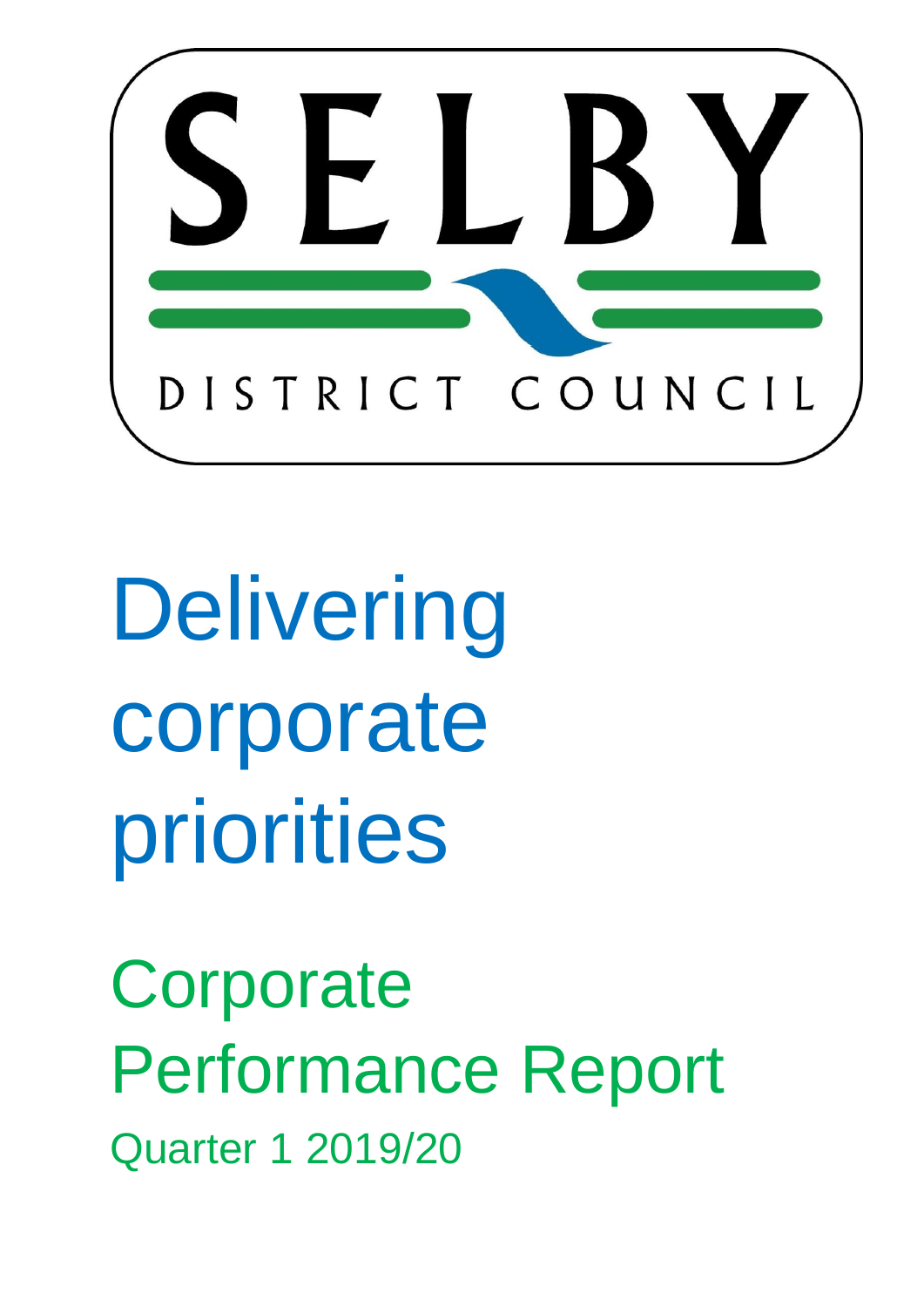## Delivering corporate priorities: Summary Q1 2019/20



Corporate priority is on track



Significant concerns

**Key focus of our work What's gone well; what are we concerned about**

### Delivering Priority 1 - A great place to… **do Business**

**What's gone well this quarter:**

- **Eggborough Power Station - Saint Francis Group** acquired 130 acres of the site with potential for commercial use. The rest of the site, owned by Eggborough Power Ltd, has been retained to construct a new gas-fired power station.
- **Sherburn Growth and Infrastructure Plan** has made positive progress. A full transport model will be required. Stage Two will focus on aligning priorities, actions and approach of the two local authorities to facilitate economic growth.
- **M62 Strategic Development Zone Study** has moved forward with contracts being awarded for the commission. Wakefield Metropolitan Council and WYCA are also now supporting.
- **Transforming Cities Fund** Our multi-million pound bid focused on improving access to the station and linkages to the town centre – is included in the top priority group for the Leeds City Region.
- **Sedalcol** has committed to a £50m investment in their Selby site planning applications have been submitted;
- **Place marketing** a new website is being developed; we have negotiated a number of partnerships with regional and local media to promote the district 'offer'; and have created a new promotional video to support the Church Fenton development.

### **What are we concerned about:**

 **Resources** - Converging deadlines for a number of major projects is putting increased pressure on stretched staffing resources. Recent recruitment will assist but delays in candidates' start dates and the need for induction and learning will continue through the calendar to year end.

**Secure new investment in the district** (Lead Director: D Caulfield)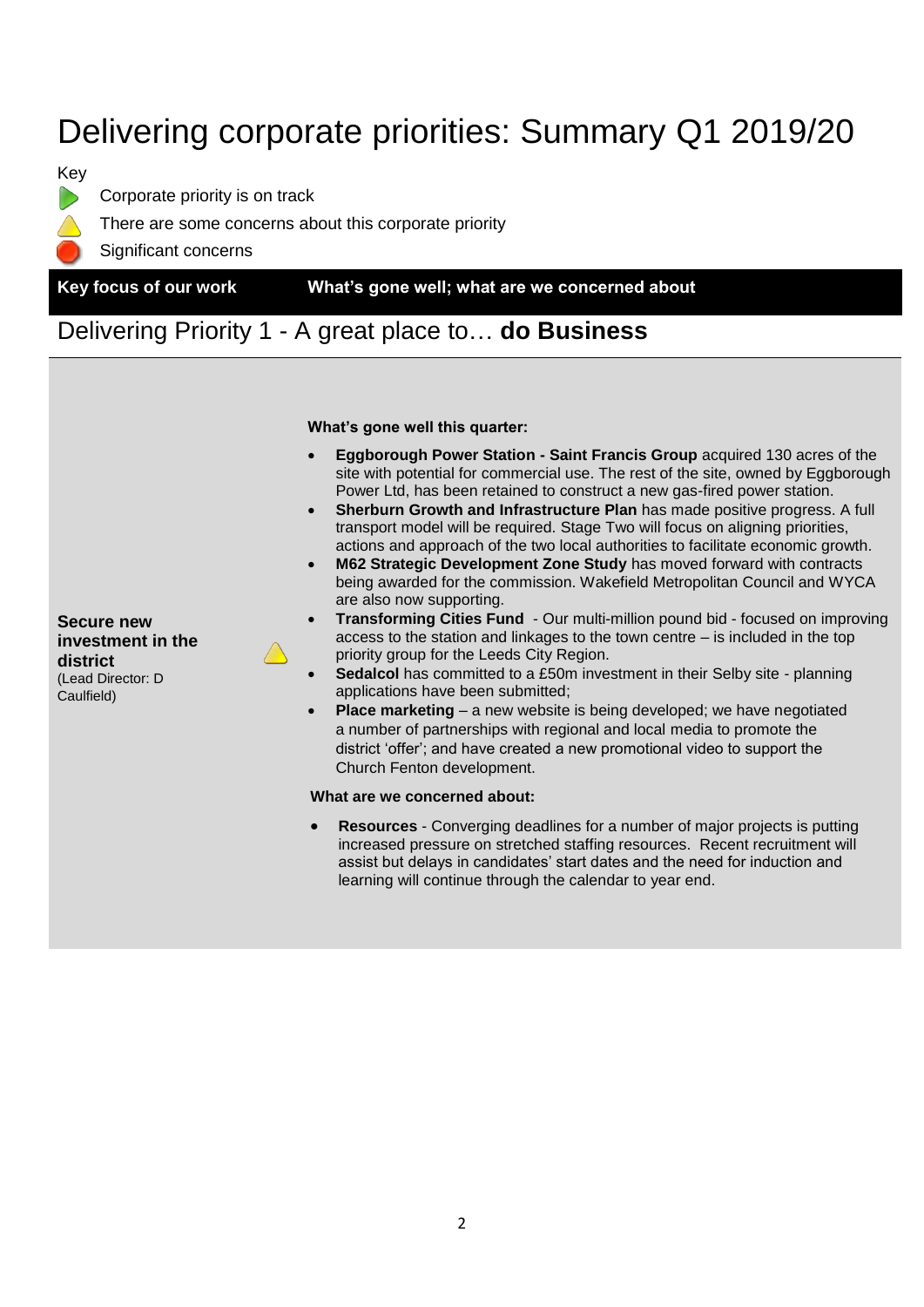### **What's gone well this quarter:**

- Three businesses previously supported by SDC have just been recognised for their achievements in the Leeds City Region (LCR) **Digital Enterprise - Digital Top 100**; they are Cloud CoCo and Seven Video (both at Church Fenton) and Selby-based Semperfli.
- SDC has led a sub-regional meeting aimed at **connecting areas of deprivation** (including Flaxley Road and Abbots Road) with employment opportunities.

### **What are we concerned about:**

N/A

### **What's gone well this quarter:**

- **New skills initiatives** from LCR (40% funding) and YNYER (100% funding) for training support solutions, to meet immediate and medium term business needs, with particular attention to existing skills gaps.
- We have formed a **Selby Schools Cluster** programme in partnership with Drax Power Ltd that has supported 7 schools to develop STEM learning approaches. This included 3 schools winning awards at the Greenpower Hull Street race in April for design, build and race of electric cars.

#### **What are we concerned about:**

N/A

#### **What's gone well this quarter:**

- **Selby 950 -** Look North coverage of SDC's success receiving over £110k grant funding from Arts Council & National Lottery Heritage Fund. SDC also supported Selby Abbey's successful bid for £45k from NLHF for a 2yr Community Development Officer - building legacy plans from the events. Picnic in the Park, Abbey exhibitions and Library events attracted a diverse range of residents.
- **Town Revitalisation** work the Selby town centre baseline report was completed and stakeholder engagement sessions are now in progress;
- **UCI** world race championships and Yorkshire 2019 para cycling emergency planning sessions completed - preparations underway for September 2019, particularly Tadcaster.

### **What are we concerned about:**

N/A

**Help Selby, Tadcaster and Sherburn reach their potential** (D Caulfield)



**Improve employment opportunities** (D Caulfield)

**Improve access to training and skills for** 

**work** (D Caulfield)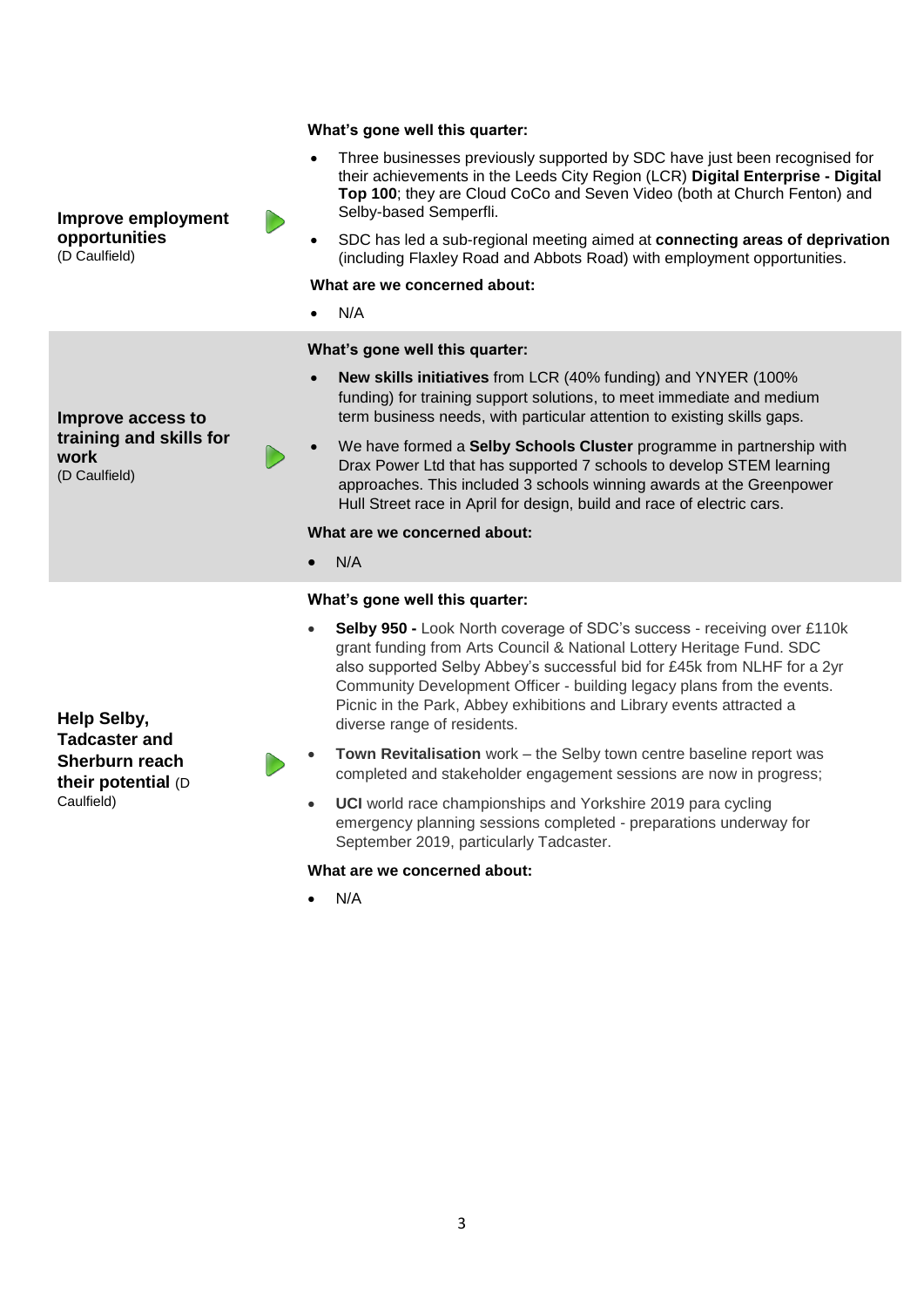**Improving the supply** 

**of housing** (Lead Director: D Caulfield)

**Key focus of our work What's gone well; what are we concerned about**

### Delivering Priority 2 - A great place to… **Enjoy Life**

### **What's gone well this quarter:**

- **Affordable Housing**  28 completions across the district, of which 18 were for affordable rent through Selby District Housing Trust - 6 in Ulleskelf and 12 in Selby;
- **Empty Homes**  7 brought back into use, 1 of which is now let at an affordable rent through the Housing Options Tenant Finder scheme;
- **Landlord's Forum event** with the National Landlords Association free information, advice and networking event held on 6 June.

### **What are we concerned about:**

N/A

### **What's gone well this quarter:**

- **Tour de Yorkshire** delivery of the Tour de Yorkshire Stage 1 Selby finish, attracted thousands of local to international spectators. Police figures of 160k viewers for the stage;
- **Selby Park** improvement completed to encourage activity and cycling. New signage, and a 'friends' group planned to shape the use of the park for local residents. Inspiring Healthy Lifestyles working with British Cycling on legacy plans;
- North Yorkshire and York **Safeguarding** Week 2019 SDC worked with local partners to host two awareness sessions about Modern Slavery;
- Ecological and Woodland Management assessment of **Brayton Barff** completed to enable SDC to better understand how to manage the public green space going forward and encourage local communitiy partnerships to manage the land.

### **What are we concerned about:**

N/A

### **Improving healthy life choices** (D Caulfield)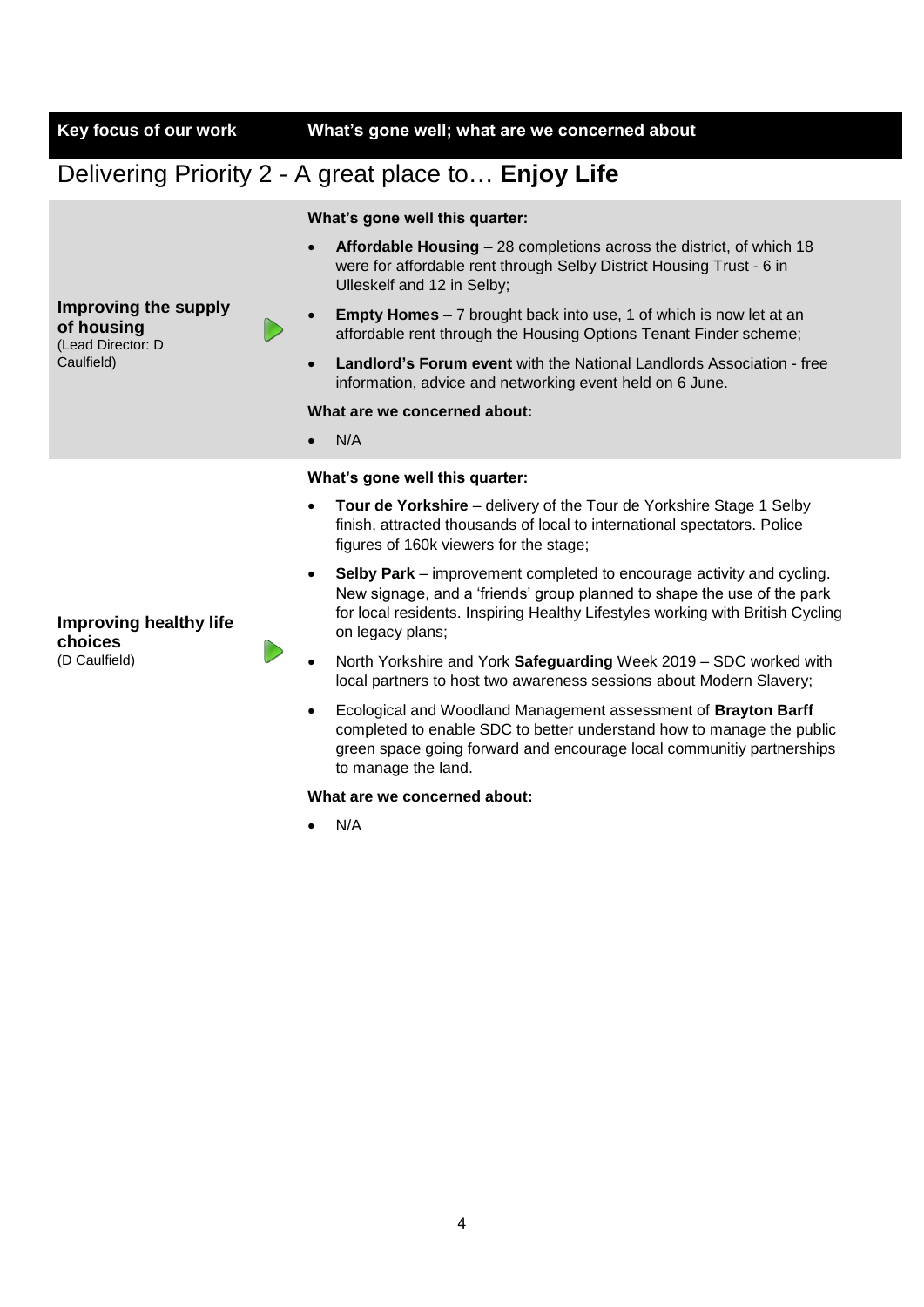**Key focus of our work What's gone well; what are we concerned about**

### Delivering Priority 3 - A great place to… **Make a Difference**

| <b>Empowering and</b><br>involving people<br>in decisions                                                                                               |                                                                                                                                                               | What's gone well this quarter:                                                                                                                                                                                  |  |  |  |  |  |
|---------------------------------------------------------------------------------------------------------------------------------------------------------|---------------------------------------------------------------------------------------------------------------------------------------------------------------|-----------------------------------------------------------------------------------------------------------------------------------------------------------------------------------------------------------------|--|--|--|--|--|
|                                                                                                                                                         |                                                                                                                                                               | Recycling consultation – excellent level of engagement with over 6700<br>$\bullet$<br>responses. Effective use of alternative media e.g. short animation;                                                       |  |  |  |  |  |
| about their area<br>and services                                                                                                                        |                                                                                                                                                               | <b>District Council, Parish and European Parliamentary Elections</b><br>$\bullet$<br>successfully delivered in the same month.                                                                                  |  |  |  |  |  |
| Caulfield)                                                                                                                                              |                                                                                                                                                               | What are we concerned about:                                                                                                                                                                                    |  |  |  |  |  |
|                                                                                                                                                         |                                                                                                                                                               | N/A<br>$\bullet$                                                                                                                                                                                                |  |  |  |  |  |
| <b>Enabling people</b><br>to get involved,<br>volunteer and<br>contribute to<br>delivering<br>services locally<br>(D Caulfield)                         |                                                                                                                                                               | What's gone well this quarter:<br>Selby Big Local – supporting the community led group to buy a property<br>on Flaxley Road to become a local community hub in the area.<br>What are we concerned about:<br>N/A |  |  |  |  |  |
|                                                                                                                                                         |                                                                                                                                                               |                                                                                                                                                                                                                 |  |  |  |  |  |
| (Lead Director: D<br>What's gone well this quarter:<br>$\bullet$<br>roll out to other service areas;<br><b>Facilitating people to</b><br>access and use | <b>Scanstation</b> – customer self-scanning rolled out at the Customer Contact<br>Centre for Revenue and Benefit forms - excellent take up rate. Potential to |                                                                                                                                                                                                                 |  |  |  |  |  |
|                                                                                                                                                         |                                                                                                                                                               | Uniform Enterprise - implemented in Planning to improve workflow and                                                                                                                                            |  |  |  |  |  |

**access and use alternative service delivery methods** (D Caulfield)



- **Uniform Enterprise**  implemented in Planning to improve workflow and performance management;
- **Digital microfiche scanner** installed in Planning to aid staff/customers to view older Planning applications.

### **What are we concerned about:**

 $\bullet$  N/A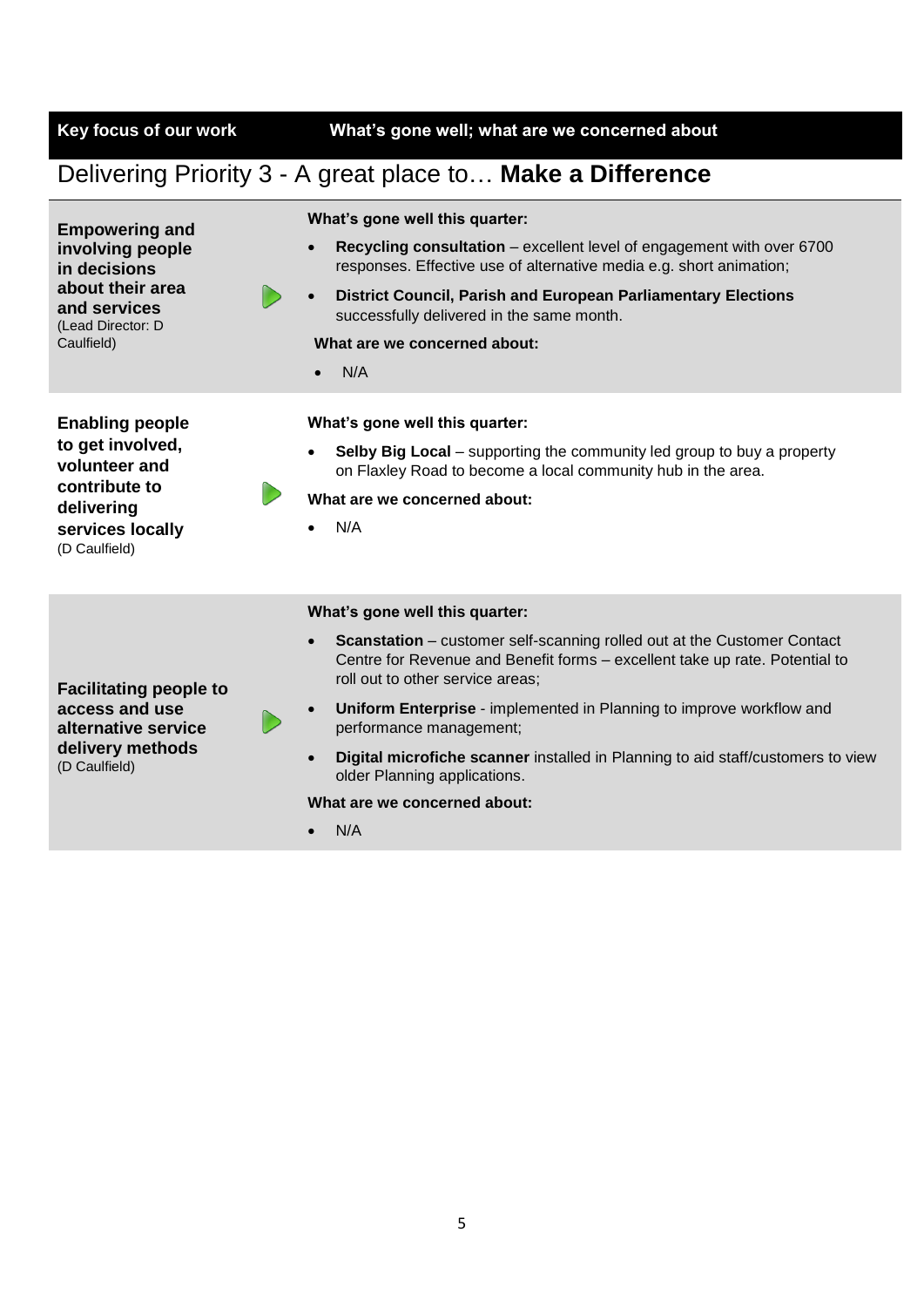### **Key focus of our work What's gone well; what are we concerned about**

### Delivering Priority 4 - Delivering **Great Value**



**Commissioning those best placed to deliver services on** 

**our behalf** (J Slatter)



### **What's gone well this quarter:**

- **Police relocation** the Police have now fully moved in to the Civic Centre and the official opening took place in June;
- Anti-Social Behaviour a multi-agency **case management system** introduced for Safer Selby Hub and local partners, to support problem solving in the community;
- A multi-agency session with Housing, Adults Social Care and Mental Health services to identify better ways in which to support more complex cases in the community.

### **What are we concerned about:**

N/A

### **What's gone well this quarter:**

- Commissioned five contracts for Selby 950 events including Selby Abbey illumination, print and design services and Parade organisation;
- Procured and awarded contracts for UCI event management, Quantity Surveying services, Ecological assessment of Brayton Barff, fencing of Bridle Walk play area and new IT network firewall.

### **What are we concerned about:**

N/A

**Making sure we communicate well with customers to help us understand what matters, to listen and learn and to enable us to offer the right support**  (J Slatter)

#### **What's gone well this quarter:**

 Excellent **social media** performance including regular top 50 gov, especially on back of Tour de Yorkshire etc.

### **What are we concerned about:**

N/A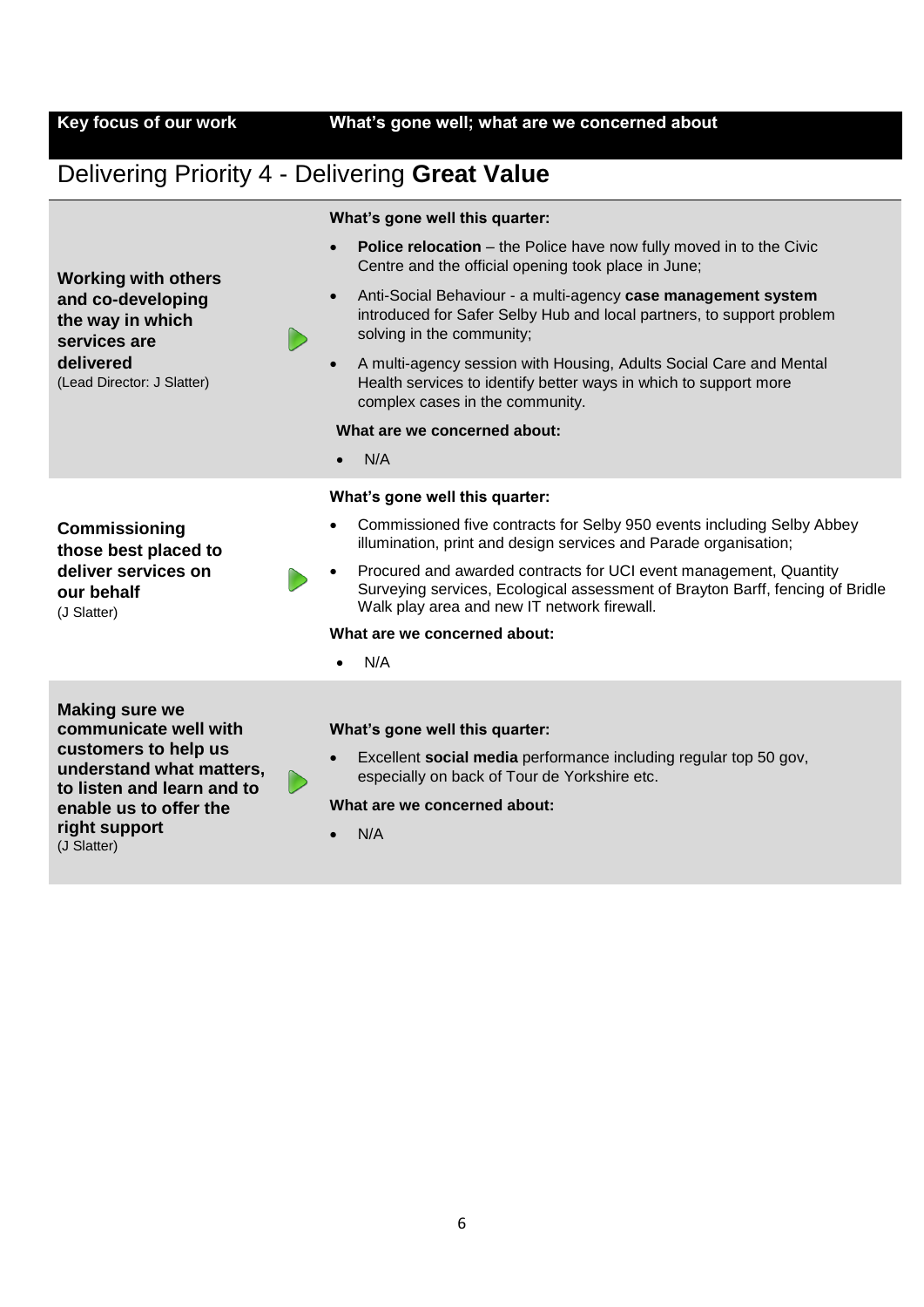### **What's gone well this quarter:**

- **Digital workforce**  introduced over 200 employees to the different function of Office365 – a key step in ensuring the new software delivers real improvements to how we work;
- **Replacement of old servers** completed to help us achieve PSN compliance – allowing us to continue to access central government systems, e.g. DWP;
- **Cyber Awareness**  training delivered to over 100 employees with more planned;
- **Secured data improvements**: removed over 23,000 duplicate records on our Lang charges system;
- **GeoPlace Gold Award**  achieved for our accurate address data.
- **Members IT**  all new councillors set up with tablet computers following the district council elections

**What are we concerned about:**

N/A

### **Helping people access services digitally** (J Slatter)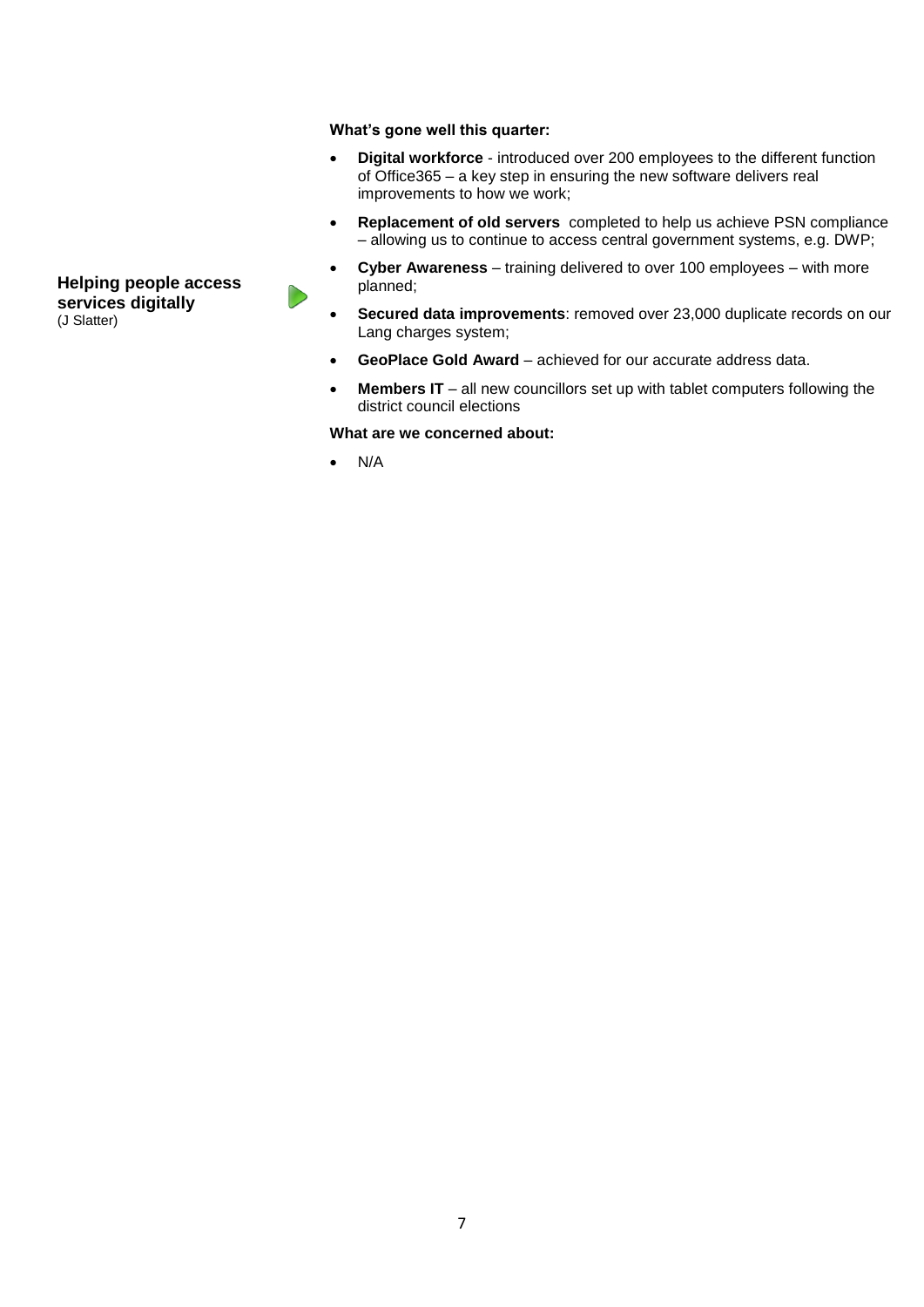## Delivering corporate priorities: Exceptions Q1 2019/20

## **Summary**



**52%** KPIs improved<sup>1</sup>

**65%** KPIs on target

| Indicator/action                                                                           | <b>Exception</b> | <b>Actions/Comments</b>                                                                                                                                                                                                                                                 |  |  |  |  |  |  |  |
|--------------------------------------------------------------------------------------------|------------------|-------------------------------------------------------------------------------------------------------------------------------------------------------------------------------------------------------------------------------------------------------------------------|--|--|--|--|--|--|--|
| Positive performance - KPIs                                                                |                  |                                                                                                                                                                                                                                                                         |  |  |  |  |  |  |  |
| Average days to process new<br>benefit claims (total)                                      | Target exceeded  | 14.33 days against a target of 22 days. Improvements<br>made to the Northgate system have allowed for some<br>automation of Universal Credit awards. This has<br>speeded up the processing of these changes freeing up<br>assessor time to concentrate on other claims. |  |  |  |  |  |  |  |
| % conversions to full<br>membership from participants in<br>health referral programmes     | Target exceeded  | 155% (target 30%) - Participants do not always take up a<br>membership straight after completing a referral<br>programme which is why the current figure is 155%. It<br>includes some participants who completed a programme<br>prior to the start of this quarter.     |  |  |  |  |  |  |  |
| % major applications within<br>statutory or extension of time                              | Target exceeded  | 100% against a target of 60% - 9 out of 9 applications<br>dealt with within time                                                                                                                                                                                        |  |  |  |  |  |  |  |
| Number of missed waste<br>collections                                                      | Target met       | In Q1 there were 676,288 scheduled collections (refuse,<br>green waste and recycling) - 99.96% of these were<br>completed as scheduled                                                                                                                                  |  |  |  |  |  |  |  |
| Total number of Empty Homes (6<br>months +) brought back into use<br>through direct action | Target exceeded  | 7 empty homes were brought back into use in Quarter 1,<br>against a target of 5. Of these, 5 received advice and 2<br>received financial assistance through a grant and a loan.                                                                                         |  |  |  |  |  |  |  |
| % stage 1 corporate complaints<br>fully responded to in required<br>timescale              | Target exceeded  | 96% of stage one complaints were responded to in time.<br>The figure for the previous quarter and for Q1 last year<br>was 94%. This performance exceeds the target of 90%.                                                                                              |  |  |  |  |  |  |  |

 1 Improved, or maintained at 100% performance, as in the % stage 2 corporate complaints indicator.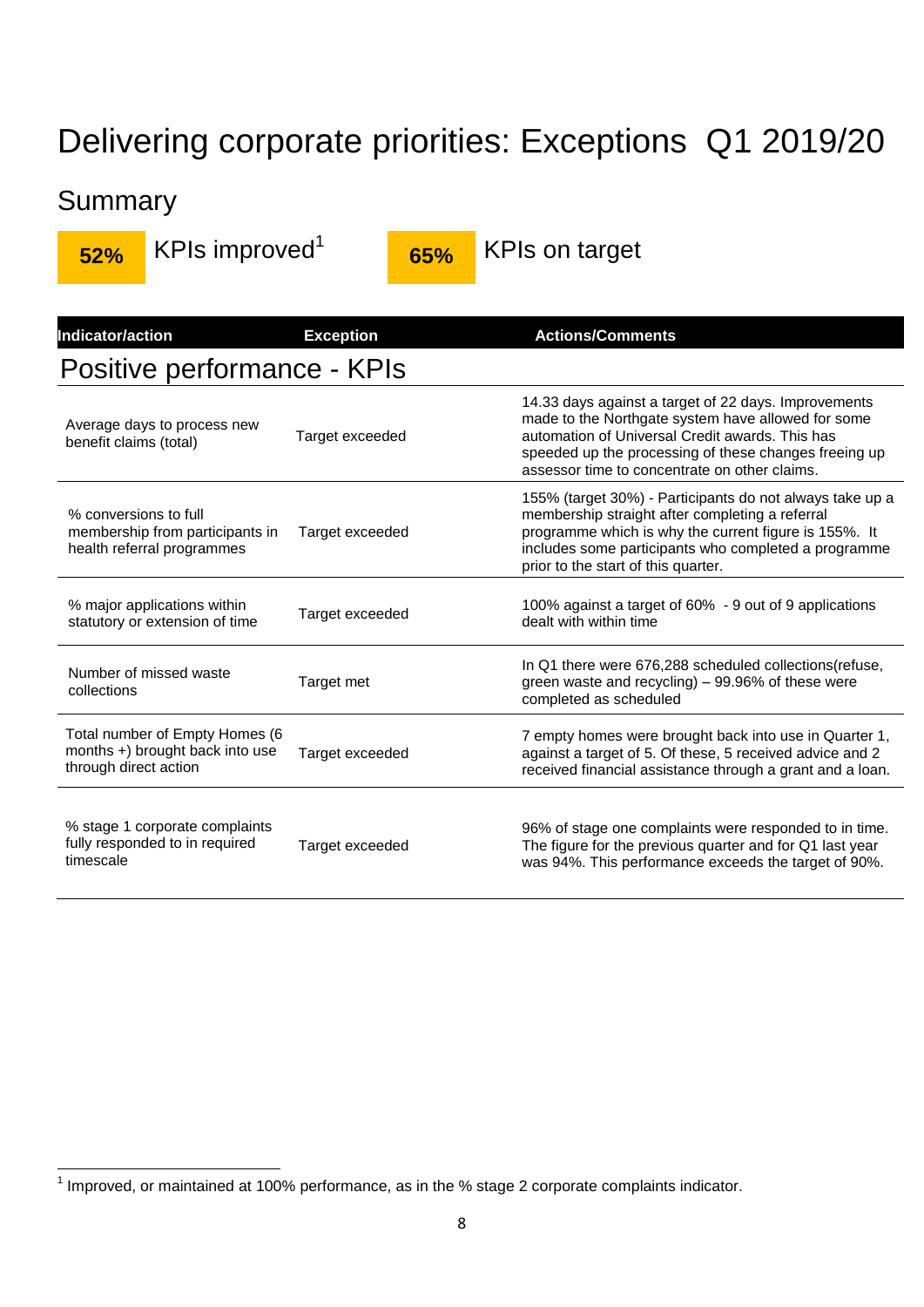# Delivering corporate priorities: Exceptions Q1 2019/20

## **Summary**

**52%** KPIs improved **65%** KPIs on target

| Indicator/action                                                                                         | <b>Exception</b>                              | <b>Actions/Comments</b>                                                                                                                                                                                                                                                                                                                                                                                                                                                                                                                                                                            |  |  |  |  |  |  |  |
|----------------------------------------------------------------------------------------------------------|-----------------------------------------------|----------------------------------------------------------------------------------------------------------------------------------------------------------------------------------------------------------------------------------------------------------------------------------------------------------------------------------------------------------------------------------------------------------------------------------------------------------------------------------------------------------------------------------------------------------------------------------------------------|--|--|--|--|--|--|--|
| Performance concerns - KPIs                                                                              |                                               |                                                                                                                                                                                                                                                                                                                                                                                                                                                                                                                                                                                                    |  |  |  |  |  |  |  |
| Average days to re-let<br>Standard/Major/Refurbishment<br>voids                                          | Target not met<br>(for standard and<br>major) | The re-let performance indicators have now been separated out in to 3<br>distinct categories - standard, major and refurbishment. Introducing<br>these categories has provided us with a more accurate understanding of<br>the level of works required in each property in order to bring it back in to<br>use. During Q1 a total of 69 voids were completed (47 standard and 22<br>major). The average re-let time for standard and major voids has<br>improved, but remains below target. The improvement has continued in<br>July where standard voids are now at 23 days, above target.        |  |  |  |  |  |  |  |
| Average days sick per FTE<br>(full time employee) Rolling<br>12 months                                   | Target not met                                | Average days sickness for Q1 was 8.9 days per FTE. This is higher than<br>the target of 5 days and, whilst similar to the previous quarter it is<br>significantly higher than the same period last year. (7.3 days). The<br>numbers continue to reflect the significant impact of a small number of<br>long term absentees. We continue to work with managers and<br>Occupational Health to support absentees back to work. We have<br>invoked ill health capacity proceedings where appropriate. A review of<br>the absence management policy is underway.                                        |  |  |  |  |  |  |  |
| % of non-major applications<br>within statutory or extension of Target not met<br>time limit             |                                               | Current performance on minor applications is down from the last quarter<br>and the figure of 66% is below the 70% national designation targets set<br>by the Government for minor applications. This is a reflection of capacity<br>issues within the service that we are actively addressing. Current<br>performance on other applications remains the same as the last quarter<br>at approximately 73%. However this should continue to improve through<br>staff recruitment.                                                                                                                    |  |  |  |  |  |  |  |
| % participants completing<br>health referral programme                                                   | Target not met                                | 24% against a target of 54% - A number of participants in the health<br>referral programmes have converted to full membership before the end<br>of the programme which has results in a below target result here but an<br>above target result in membership conversions.                                                                                                                                                                                                                                                                                                                          |  |  |  |  |  |  |  |
| % of emergency/urgent<br>repairs<br>to council-owned properties<br>completed within agreed<br>timescales | Target not met                                | Performance is lower than it has been in previous quarters as a result of<br>a slight change in the way in which the figures are calculated. In<br>previous quarters, repairs undertaken to void properties which have an<br>emergency or urgent schedule of rate code attached to them have been<br>included within the performance figures. In many cases, operatives<br>completing such repairs within void properties are already on site<br>undertaking other works; therefore omitting these provides a more<br>accurate assessment of the performance of our Responsive Repairs<br>service. |  |  |  |  |  |  |  |
| Amount of planned savings<br>achieved                                                                    | Expected outturn<br>that target not met       | TBC - please refer to full breakdown of the savings position in the<br>finance report.                                                                                                                                                                                                                                                                                                                                                                                                                                                                                                             |  |  |  |  |  |  |  |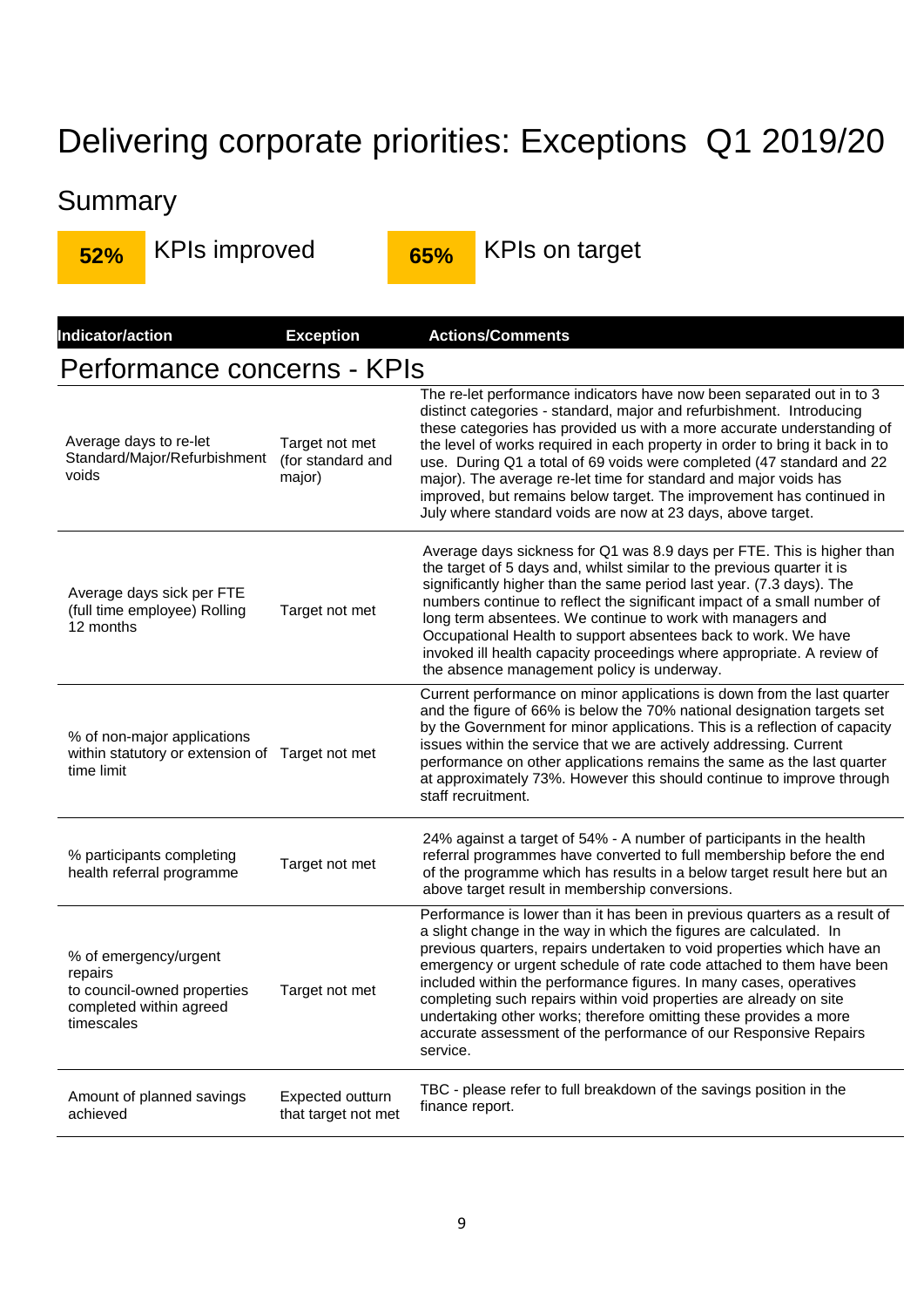## **Delivering corporate priorities: KPIs Q1 2019/20**

| PI Status | Long Term Trends         | <b>Short Term Trends</b> |  |  |  |
|-----------|--------------------------|--------------------------|--|--|--|
| Alert     | Improving                | Improving                |  |  |  |
| Warning   | No Change/Not applicable | No Change/Not applicable |  |  |  |
| 'OK       | Getting Worse            | Getting Worse            |  |  |  |

| <b>KPI</b>                                                                                            | Direction<br>of Travel | Q1<br>2018/19 | Q <sub>2</sub><br>2018/19 | Q <sub>3</sub><br>2018/19 | Q4<br>2018/19 | Current<br>Value | Target Term      | Short               | Long<br>Term<br>Trend | <b>Status</b> |
|-------------------------------------------------------------------------------------------------------|------------------------|---------------|---------------------------|---------------------------|---------------|------------------|------------------|---------------------|-----------------------|---------------|
|                                                                                                       |                        | Value         | Value                     | Value                     | Value         |                  |                  | Trend               |                       |               |
| Residual household waste<br>per household (kg)                                                        | Aim to<br>Minimise     | 144           | 144                       | 133                       | 140           | 139              | 142              |                     |                       |               |
| % Household waste recycled                                                                            | Aim to<br>Maximise     | 29.98         | 48.7                      | 43.08                     | 36.25         | 33.23            | 33.02            |                     |                       |               |
| Number of SMEs supported                                                                              | Aim to<br>Maximise     | 49            | 53                        | 47                        | 107           | 45               | 50               |                     |                       |               |
| % of emergency/urgent<br>repairs to council-owned<br>properties completed within<br>agreed timescales | Aim to<br>Maximise     | 98.66         | 99.67                     | 100                       | 99.68         | 92.99            | 97.00            |                     |                       |               |
| Total number of Empty<br>Homes $(6$ months $+)$<br>brought back into use<br>through direct action     | Aim to<br>Maximise     | 6             | 11                        | 7                         | $\mathbf 0$   | $\overline{z}$   | 5                |                     |                       |               |
| % of Council Tax collected                                                                            | Aim to<br>Maximise     | 29.85         | 57.13                     | 84.65                     | 98.35         | 29.65            | 30               | <b>COLLEGE</b>      |                       |               |
| % of Council Housing Rent & Aim to<br>Arrears collected                                               | Maximise               | 93.31         | 94.96                     | 97.24                     | 97.81         | 92.99            | 93.46 $\sqrt{ }$ |                     |                       |               |
| % of Non-domestic Rate<br>collected                                                                   | Aim to<br>Maximise     | 28.68         | 55.50                     | 80.88                     | 99.62         | 28.48            | 27.50            | P.                  |                       |               |
| % of Sundry Debt collected                                                                            | Aim to<br>Maximise     | 46.3          | 73.09                     | 80.03                     | 95.62         | 44.61            | 46.3             | Posts.              |                       |               |
| <b>External auditor Value for</b><br>Money conclusion                                                 |                        |               |                           | Not measured for Quarters |               | Yes              | Yes              | <b>The Contract</b> |                       |               |
| Amount of planned savings<br>achieved $(E)$                                                           | Aim to<br>Maximise     | 245k          | 896k                      | 855k                      | 828k          |                  | 829k 1.14m       | <b>The Contract</b> |                       |               |
| Average days to process new Aim to<br>benefit claims (total)                                          | Minimise               | 23.84         | 21.14                     | 17.19                     | 17.02         | 14.33            | 22.00            |                     |                       |               |
| Average days to process<br>Change of Circumstances                                                    | Aim to<br>Minimise     | 4.82          | 5.54                      | 4.33                      | 2.06          | 3.04             | 8.40             |                     |                       |               |
| % of Major applications<br>within statutory or extension<br>of time                                   | Aim to<br>Maximise     | 87.50         | 100.00                    | 78.57                     | 81.82         | 100              | 60               |                     |                       |               |
| % of non-major applications<br>within statutory or extension<br>of time limit                         | Aim to<br>Maximise     | 86.78         | 73.53                     | 80.43                     | 69.51         | 66               | $70 -$           |                     |                       |               |
| % stage 1 corporate<br>complaints fully responded<br>to in required timescale                         | Aim to<br>Maximise     | 94            | 94                        | 81                        | 94            | 96               | 90               |                     |                       |               |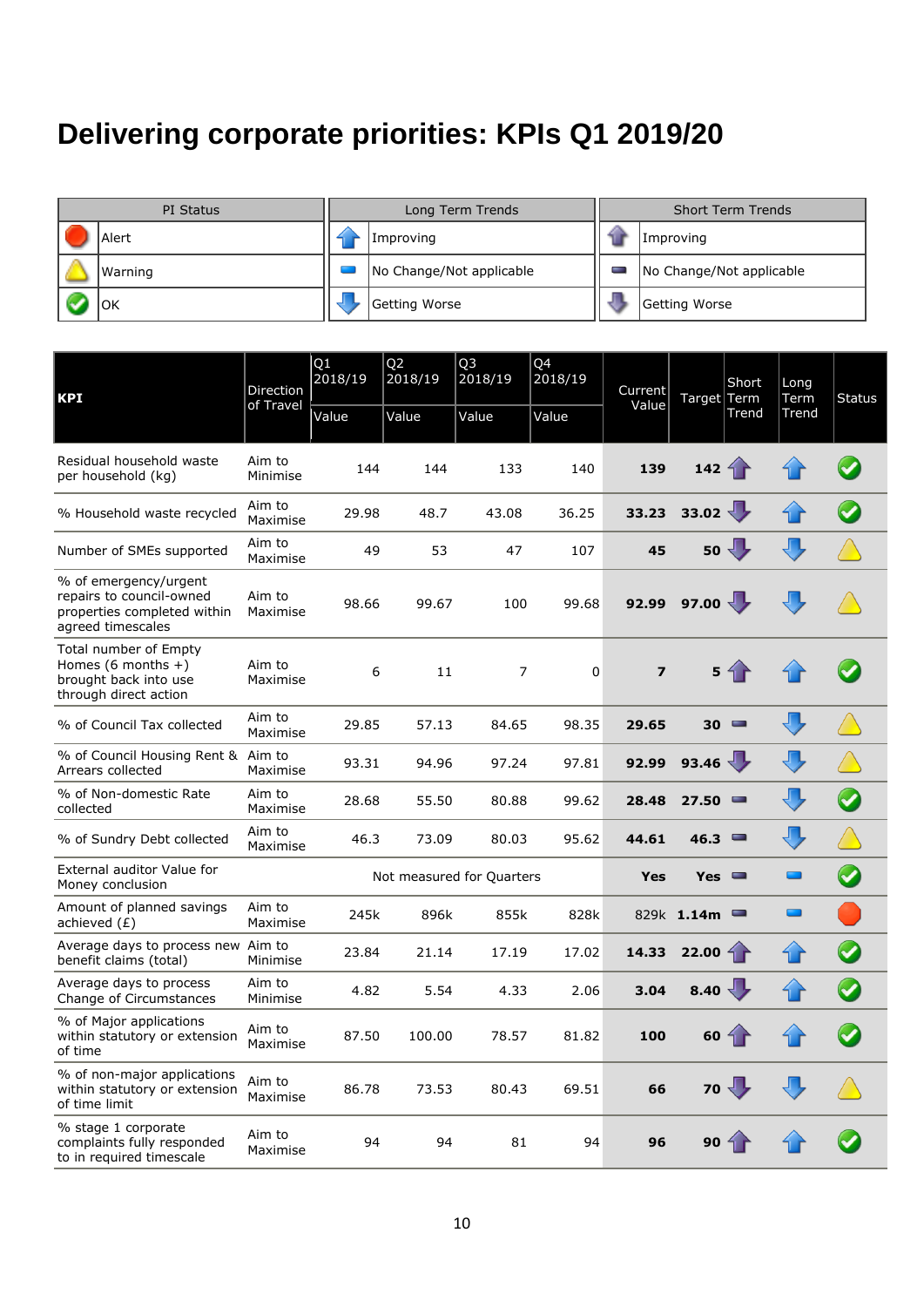| <b>KPI</b>                                                                                                           | Direction<br>of Travel | Q1<br>2018/19 | Q <sub>2</sub><br>2018/19 | Q3<br>2018/19 | Q4<br>2018/19  | Current                  | Target Term | Short           | Long<br>Term<br>Trend | <b>Status</b> |
|----------------------------------------------------------------------------------------------------------------------|------------------------|---------------|---------------------------|---------------|----------------|--------------------------|-------------|-----------------|-----------------------|---------------|
|                                                                                                                      |                        | Value         | Value                     | Value         | Value          | Value                    |             | Trend           |                       |               |
| % of FOI responded to<br>within 20 days                                                                              | Aim to<br>Maximise     | 90.34         | 89.06                     | 86.27         | 90.56          | 87.76                    | 86          |                 |                       |               |
| The average wait time - in<br>minutes - before a customer<br>is seen by an advisor.                                  | Aim to<br>Minimise     | 5.33          | 6.33                      | 4.33          | 5.00           | $\overline{\mathbf{z}}$  | 10          |                 |                       |               |
| The average wait time - in<br>minutes - before a customer Aim to<br>phone call is answered by an Minimise<br>advisor |                        | 1.07          | 1.25                      | 0.53          | 1.27           | 1.92                     |             | 2 <sub>1</sub>  |                       |               |
| % of people accessing<br>Benefits forms and Taxation<br>direct debit forms online in<br>relation to other channels   | Aim to<br>Maximise     | 31.92         | 32.17                     | 29.2          | 50             | 53.14                    | 50          |                 |                       |               |
| % eligible employees<br>receiving appraisal in last 12<br>months (report annually)                                   | Aim to<br>Maximise     |               | 87                        |               |                | 98                       | 90          |                 |                       |               |
| Corporate health & safety :<br>The number of incidents<br>reported in the last 12<br>months (rolling year)           | Aim to<br>Minimise     | 2             | 8                         | 3             | $\overline{4}$ | 3                        |             | $3 \frac{1}{2}$ |                       |               |
| Average days sick per FTE<br>(full time employee) Rolling<br>12 months                                               | Aim to<br>Minimise     | 7.30          | 8.10                      | 8.19          | 8.91           | 8.94                     | 5           |                 |                       |               |
| <b>Amount of Business Rates</b><br>retained (million £s)                                                             | Aim to<br>Maximise     | 10.01         | 10.01                     | 10.01         | 10.01          | 11.2                     | 7.5         |                 |                       |               |
| Council Tax base                                                                                                     | Aim to<br>Maximise     | 30539         | 30871                     | 31160         | 31094          | 31212                    | 31200       |                 |                       |               |
| Percentage of stage 2<br>corporate complaints fully<br>responded to in required<br>time                              | Aim to<br>Maximise     | 100           | 100                       | 100           | 100            | 100                      | 90          | Posts.          |                       |               |
| Number of missed waste<br>collections                                                                                | Aim to<br>Minimise     |               | <b>NEW</b>                |               |                | 243                      | 243         | Posts.          |                       |               |
| Number of visits to combined Aim to<br>leisure centres                                                               | Maximise               | 109.1k        | 95.7k                     | 80.2k         | 112.3k         | 110.8k 103.1k $\sqrt{ }$ |             |                 |                       |               |
| % of active members<br>participating in one or more<br>sessions a week                                               | Aim to<br>Maximise     |               | <b>NEW</b>                |               |                | 44.7                     | 51          | Posts.          |                       |               |
| % conversions to full<br>membership from<br>participants in health referral Maximise<br>programmes                   | Aim to                 |               | <b>NEW</b>                |               |                | 155                      | 30          | <b>COLLEGE</b>  |                       |               |
| % participants completing<br>health referral programme                                                               | Aim to<br>Maximise     |               | <b>NEW</b>                |               |                | 24                       | 54          | <b>COLLEGE</b>  | $\Box$                |               |
| Memberships at combined<br>leisure centres                                                                           | Aim to<br>Maximise     |               | <b>NEW</b>                |               |                | 4,263                    | 4,143       |                 |                       |               |
| Average days to re-let<br><b>Standard Void Types</b>                                                                 | Aim to<br>Minimise     |               | <b>NEW</b>                |               |                | 39.6                     | 26          | <b>COL</b>      |                       |               |
| Average days to re-let Major<br>Void Types                                                                           | Aim to<br>Minimise     |               | <b>NEW</b>                |               |                | 80.2                     | 45          |                 |                       |               |